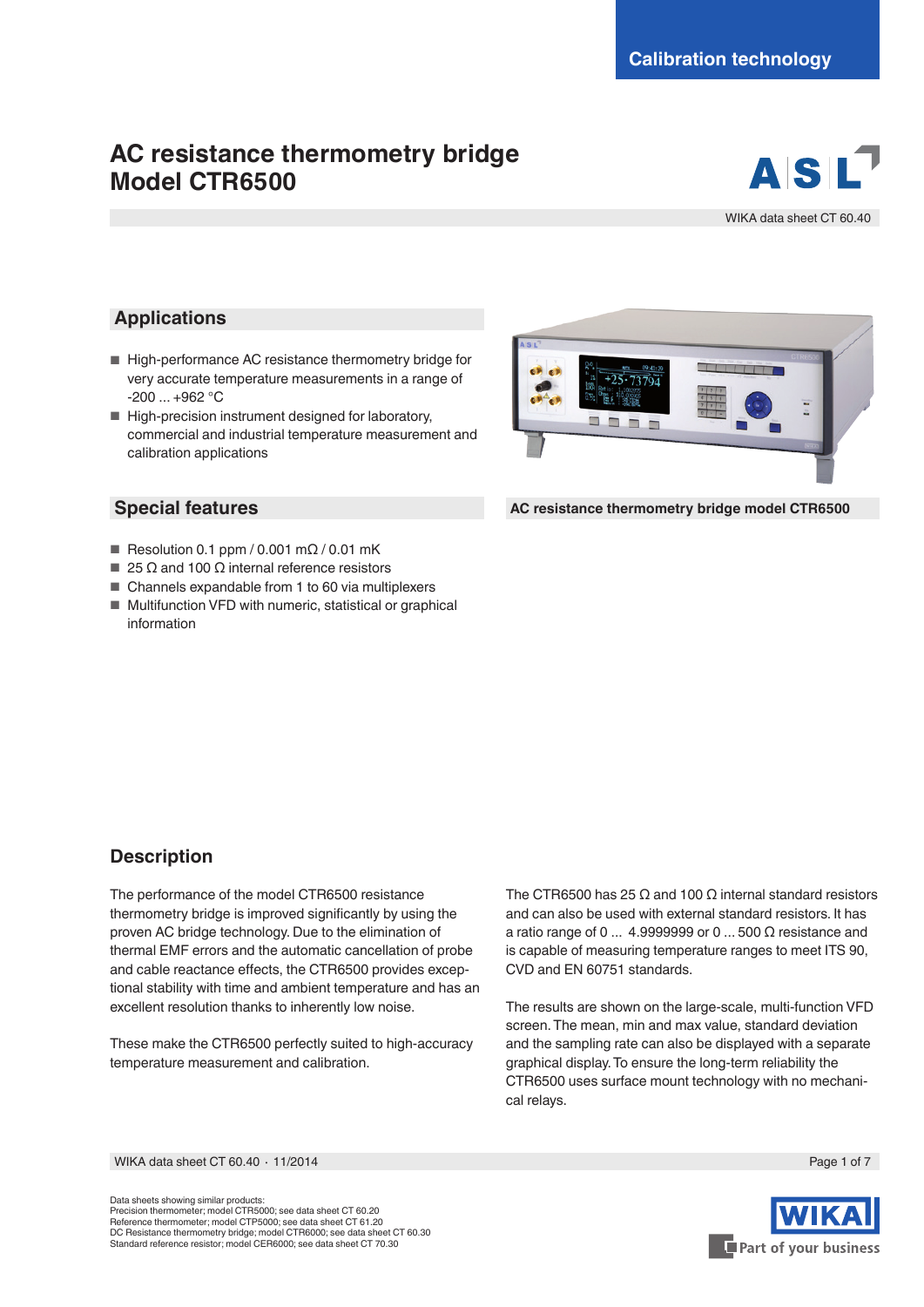| <b>Specifications</b>                 | Model CTR6500                                                                                                                                                                                                                                                                |
|---------------------------------------|------------------------------------------------------------------------------------------------------------------------------------------------------------------------------------------------------------------------------------------------------------------------------|
| Probe types                           | Industrial platinum resistance thermometers (PRTs) and standard platinum resistance<br>thermometers (SPRTs) with Ro = 25 $\Omega$ and 100 $\Omega$ up to an alpha of 0.00392                                                                                                 |
| Input channels                        | 2 on the main device (one PRT, SPRT or resistor + one reference resistor)<br>60 over multiplexer CTS9000                                                                                                                                                                     |
| Input connections                     | $4 \times BNC +$ shield (front panel)                                                                                                                                                                                                                                        |
| Data entry format                     | ITS 90 and CVD for calibrated probes; or EN 60751 for uncalibrated probes                                                                                                                                                                                                    |
| <b>Measuring ranges</b>               |                                                                                                                                                                                                                                                                              |
| Sense current                         | 100 μA, 200 μA, 500 μA, 1 mA, 2 mA, 5 mA, 10 mA                                                                                                                                                                                                                              |
| Sense current mulitpliers             | $x\sqrt{2}$                                                                                                                                                                                                                                                                  |
| Temperature range                     | -200  +962 °C, depending on thermometer probe                                                                                                                                                                                                                                |
| Resistance range                      | $0500\Omega$                                                                                                                                                                                                                                                                 |
| <b>Internal resistors</b>             |                                                                                                                                                                                                                                                                              |
| Values                                | $25 \Omega$ , 100 $\Omega$                                                                                                                                                                                                                                                   |
| Thermal stability TCR                 | $\pm 0.1$ ppm/ $\mathrm{^{\circ}C}$                                                                                                                                                                                                                                          |
| Accuracy                              | $\pm 0.01$ % (uncalibrated)                                                                                                                                                                                                                                                  |
| Accuracy <sup>1)</sup>                | Ratio range 0  1 accuracy 0.4 ppm equivalent to 0.1 mK at 0 °C<br>Ratio range 1  2 accuracy 0.6 ppm equivalent to 0.3 mK full range<br>Ratio range 2  3 accuracy 0.8 ppm equivalent to 0.8 mK full range<br>Ratio range 3  5 accuracy 1 ppm equivalent to 1.25 mK full range |
| <b>Display</b>                        |                                                                                                                                                                                                                                                                              |
| Screen                                | large graphic VFD display screen (adjustable brightness)                                                                                                                                                                                                                     |
| Units                                 | Ratio, ${}^{\circ}C$ , ${}^{\circ}F$ , K or $\Omega$                                                                                                                                                                                                                         |
| Resolution                            | $0.1$ ppm<br>$0.01$ mK<br>$0.001$ m $\Omega$                                                                                                                                                                                                                                 |
| <b>Functions</b>                      |                                                                                                                                                                                                                                                                              |
| Real-time clock                       | integrated clock with date                                                                                                                                                                                                                                                   |
| <b>Voltage supply</b>                 |                                                                                                                                                                                                                                                                              |
| Power supply                          | AC 90  264 V, 47  63 Hz; universal rear input on rear panel                                                                                                                                                                                                                  |
| Power consumption                     | max, 95 VA                                                                                                                                                                                                                                                                   |
| <b>Permissible ambient conditions</b> |                                                                                                                                                                                                                                                                              |
| Operating temperature                 | 1525 °C                                                                                                                                                                                                                                                                      |
| Storage temperature                   | $-20+50 °C$                                                                                                                                                                                                                                                                  |
| Communication                         |                                                                                                                                                                                                                                                                              |
| Interface                             | USB, RS-232 or IEEE-488.2                                                                                                                                                                                                                                                    |
| Case                                  |                                                                                                                                                                                                                                                                              |
| <b>Dimensions</b>                     | 455 x 150 x 450 mm (W x H x D)                                                                                                                                                                                                                                               |
| Weight                                | 9 kg                                                                                                                                                                                                                                                                         |

1) The accuracy in K defines the deviation between the measured value and the reference value. (Only valid for indicating instruments.)

## **CE conformity, certificates CE conformity** EMC directive 2004/108/EC, EN 61326 emission (group 1, class B) and interference immunity (portable test and measuring equipment)

Approvals and certificates, see website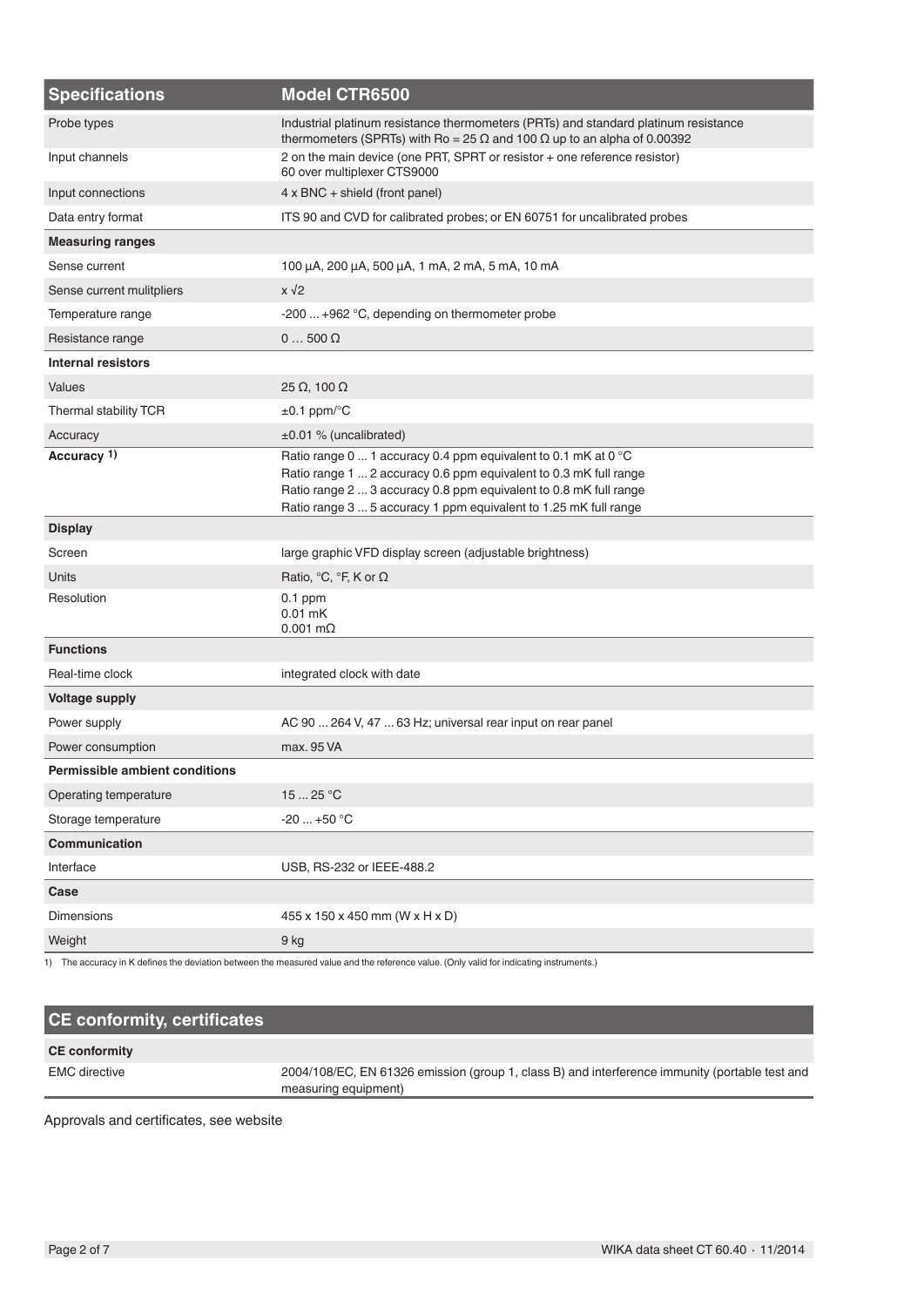### **Recommended temperature probes**



| <b>Model</b> | <b>Dimensions</b>                                                                | Temperature range | Detector length |
|--------------|----------------------------------------------------------------------------------|-------------------|-----------------|
| CTP5000-652  | Pt100, $d = 6$ mm, $l = 450$ mm (without spring strain relief,<br>100 mm handle) | $-70+650$ °C      | 30 mm           |
| CTP5000-651  | Pt100, $d = 7.5$ mm, $l = 450$ mm (125 mm handle)                                | $-189+650$ °C     | 50 mm           |



| <b>HUVUCH</b>      |                                       | <b>Temperature range Detector rengan</b> |       |
|--------------------|---------------------------------------|------------------------------------------|-------|
| <b>CTP5000-T25</b> | Pt25, $d = 6.5  7.5$ mm, $l = 480$ mm | $-189+660$ °C                            | 45 mm |

### **Input connections**





The BNC input connectors are located to the left of the display. The central connector is used when a screen connection is required. The two right-hand connections are only used when an external reference resistor is selected;

they are not required when one of the internal reference resistors is used. The unknown resistance or probe is connected to the left-hand BNCs.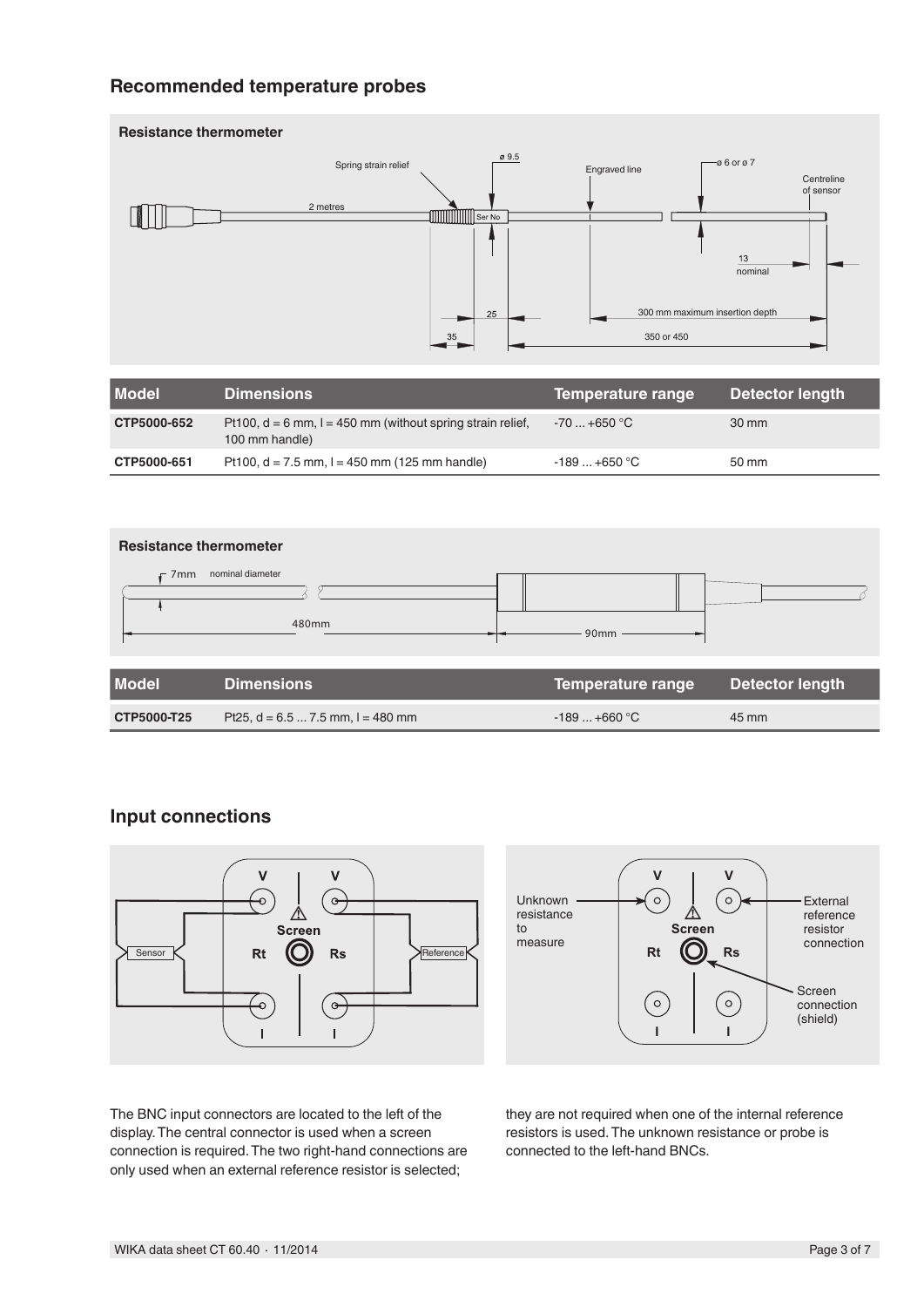### **Features of the precision thermometer**

- Easy to use
- Large graphic VFD display screen
- 4-wire measurement

■ 2 channels as standard with optional up to 60 channels over multiplexer CTS9000



- 1 Reference channel RS<br>2 VFD display
- **VFD** display
- 3 Function keys
- 4 Status LED
- 5 Back key

The two indicator LEDs to the right are used to indicate that electrical power is applied and to indicate that the bridge is in standby mode (graphical display in low power mode). The four keys under the display are **soft keys** so their function varies with the instrument operating mode

- 6 Navigation keys<br>7 Menu kev
- Menu key
- 8 Numeric keypad
- 9 Four soft keys
- 10 Input channel Rt

(whenever these keys can be used, their current function is displayed above each key).



- 2 Earth connector
- 3 USB, RS-232 or IEEE connector
- 4 Expansion port 1
- 6 Expansion port 2
- 7 Electrical rating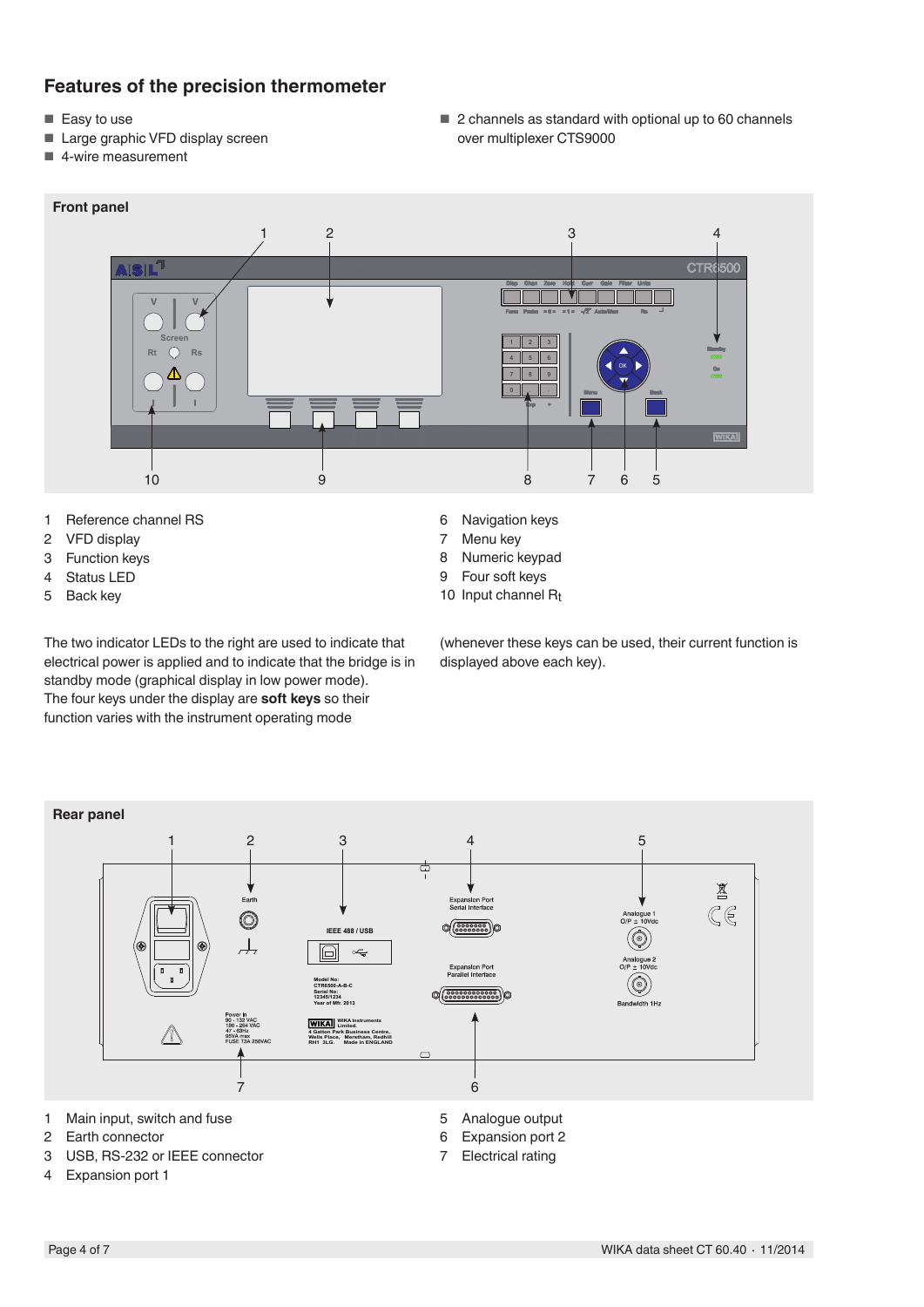### **Operation**

The instrument's keys are grouped by type and consist of nine function keys, a twelve-key numerical keypad, navigation keys and an OK key, four soft keys and separate menu and back keys. The combination of function and soft keys is used to access data and/or functions within the instrument.

The keys are used to select the various menu options and to control the instrument. Generally, no more than one

menu level is required for commonly used settings. A few (infrequently used options) require two or three menu levels.

The functions under the keys are accessed by pressing the right-hand shift key and then the required key (e.g. to access the probe menu press shift and then the chan key).

#### **Instrument functions keys**

| Key                                        | <b>Description</b>        | <b>Function</b>                                     |
|--------------------------------------------|---------------------------|-----------------------------------------------------|
| <b>Instrument function keys</b>            |                           |                                                     |
| Disp                                       | Select display type       | Alternates numerical, graphical, standby display    |
| Chan                                       | Select input channel      | Opens and closes the $R_t/R_s$ channel select menu  |
| Zero                                       | Zero display measurement  | Opens and closes the display zero (null) menu       |
| Hold                                       | Hold display measurement  | Starts and stops display (measurement continues)    |
| Curr                                       | Select operating current  | Opens and closes the sensor-current menu            |
| Gain                                       | Select instrument gain    | Opens and closes the instrument-gain menu           |
| Filter                                     | Select filter value       | Opens and closes measurement-bandwidth menu         |
| Units                                      | Select display units      | Opens and closes the display-units menu             |
| Shift key                                  | Shift key                 | Selects lower function keys (and, Exp or +)         |
| Instrument function shift keys             |                           |                                                     |
| Func                                       | Select function menu      | Selects function menu                               |
| Probe                                      | Select probe menu         | Opens and closes probe menu                         |
| $=0=$                                      | Zero check                | Selects zero check                                  |
| $=1=$                                      | Unity check               | Selects unity check                                 |
| $\sqrt{2}$                                 | Set current               | Sets root 2 current                                 |
| Auto/Man                                   | <b>Reserved turns</b>     | Automatic gain selection ON/OFF                     |
| <b>Rs</b>                                  | Select reference resistor | Opens the reference resistor menu                   |
| <b>Menu function keys</b>                  |                           |                                                     |
| <b>Back</b>                                | Clear data entry/return   | Clears any data entry errors or returns from a menu |
| Menu                                       | Menu selection            | Displays other submenus                             |
| $\blacktriangle$ V < $\blacktriangleright$ | Arrow keys                | Used to navigate through the menus                  |
| OK                                         | Save entry                | Saves data entry and returns to previous menu       |

The numeric keypad is used to enter numerical values (and may also be used to select submenu options when these are shown on the screen).

#### **Numeric keypad function**

| <b>Key</b>                | <b>Description</b>   | <b>Function</b>                                    |
|---------------------------|----------------------|----------------------------------------------------|
| <b>Numeric keys</b>       |                      |                                                    |
| 09                        | Numerical data entry | Enters a numerical digit or selects a numeric menu |
|                           | Minus key            | Used during numerical data entry                   |
| $\cdot$                   | Decimal point        | Used during numerical data entry                   |
| <b>Numeric shift keys</b> |                      |                                                    |
| Exp                       | Exponent key         | Used for numerical data entry (with the shift key) |
| $+$                       | Plus key             | Used for numerical data entry (with the shift key) |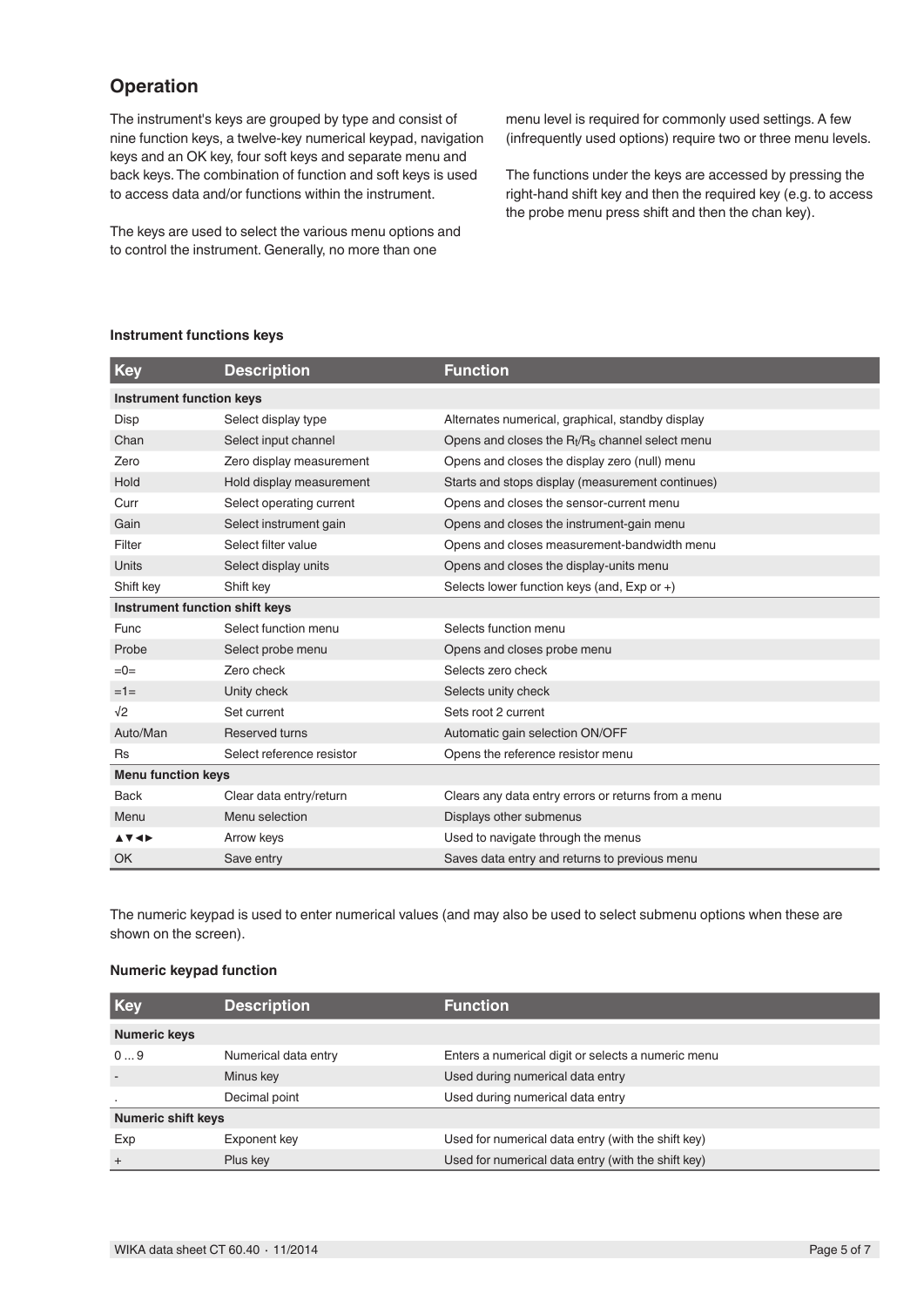### **Model CTS9000 multi-channel systems for thermometry bridges**

ASL's thermometry bridges can be used with up to six 10-channel multiplexers. The multiplexers, available as standalone units or as part of a fully integrated system as shown, can be operated manually or under remote control via the driver. The RS-232-C or IEEE interfaces are optional.

The CTR6500 can be used with either one model CTS9000 multiplexer without a driver or with a driver for multi-channel calibration of up to 60 channels.

The model CTS9000 is a 10-channel multiplexer which provides full 4-wire plus ground switching using high-performance reed relays and has two unique features:



**Model CTS9000 multi-channel systems for thermometry bridges**

#### ■ **Multiplexer standby current**

When in use the temperature of a platinum resistance thermometer (PRT) is increased slightly by the "self-heating effect" of the constant current. This effect may vary by PRT and is therefore determined during calibration. The problem arises if you wish to take a measurement as soon as you select a PRT as probes can take a minute, sometimes more to stabilise once selected.

The solution is to keep the probes always selected with an identical current, standby current, from its own power source. When the PRT is selected for the bridge it is already at "operating temperature" and a precise measurement can be made immediately! Any value up to 10 mA may be factory set, individually for each channel.

#### ■ **Optimised bridge performance**

To optimise bridge performance when using PRT's of different R<sub>0</sub> values, for example 25 Ω and 100 Ω, measurements are made against a reference fixed resistor of matching values.

Up to four channels of the first CTS9000 scanner can be configured to switch reference resistors  $(R_s)$  rather than platinum resistance thermometers so that as thermometers are selected, the correct value of  $R_s$  can also be automatically selected. Usual configurations  $(R_t:R_s)$  are 10:0 (10 platinum

resistance thermometers, 0 reference fixed resistors), 8:2, 7:3 and 6:4.